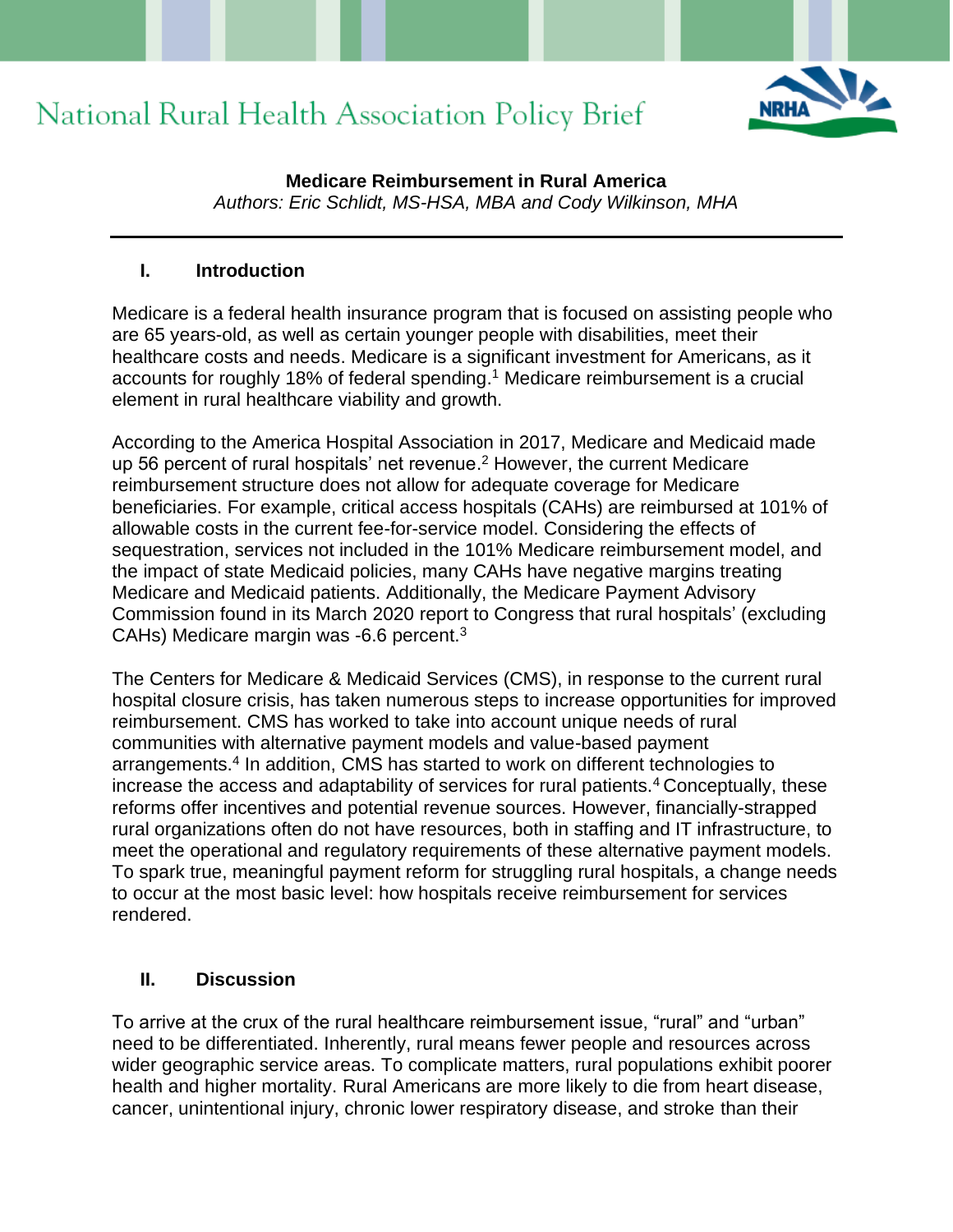

urban counterparts.<sup>5</sup> Healthcare delivery in rural settings is complicated by a reimbursement model that rewards quantity over quality, and where viability means clinging to very narrow operating margins. Medicare reimbursement, the leading revenue source for rural hospitals, must adequately support the work of healthcare organizations in rural America.

One of the most glaring differences from the days of rural healthcare growth, to today's decline, is the shifting away from investments in rural health infrastructure. Unlike the days of Hill-Burton, federal healthcare dollars have focused principally on providing health insurance to needy people.<sup>6</sup> As a consequence, healthcare organizations are forced to rely on high-volume/low value strategies to remain viable. Due to lower populations, rural hospitals are inherently disadvantaged.

Rural healthcare organizations must provide primary care and around-the-clock emergency and inpatient services for their communities, which necessitates minimum staffing and equipment requirements. These basic costs of doing business are more difficult to sustain by the inherently sporadic and/or lower volumes of patients served at rural organizations.

Some rural hospitals are able to achieve positive margins that may offset the basic costs of doing business in a low-volume environment. However, revenue margins may be too small to allow for investments in growth, infrastructure, physician and staff recruitment, or improvements in care quality. Furthermore, low operating margins do not allow for the preparation and response to cyber threats, the ongoing opioid epidemic, or the world-wide COVID-19 pandemic.

As healthcare transitions from fee-for-service to value-based care reimbursement models, rural healthcare organizations are being pushed to provide services that create higher value for their patients. These services, including diabetes self-management, community health workers, and integrated behavioral health for example, come with high startup and sustainability costs. Addressing social determinants of health requires numerous internal resources and capabilities. Rural organizations that operate at razorthin, often negative margins, assume a significantly higher amount of risk when starting these programs.

Promoting viability in rural healthcare is a seemingly unattainable prospect when survival depends on increasing patient volumes and high throughput. Rural healthcare disparities are insurmountable when quality and patient-centered outcomes take a backseat to patient quotas. Additionally, investments solely in health insurance, as opposed to health insurance and infrastructure, disproportionately favor higher populations. True, the current model may be equal, but it is not equitable, and rural hospitals and communities are paying the price.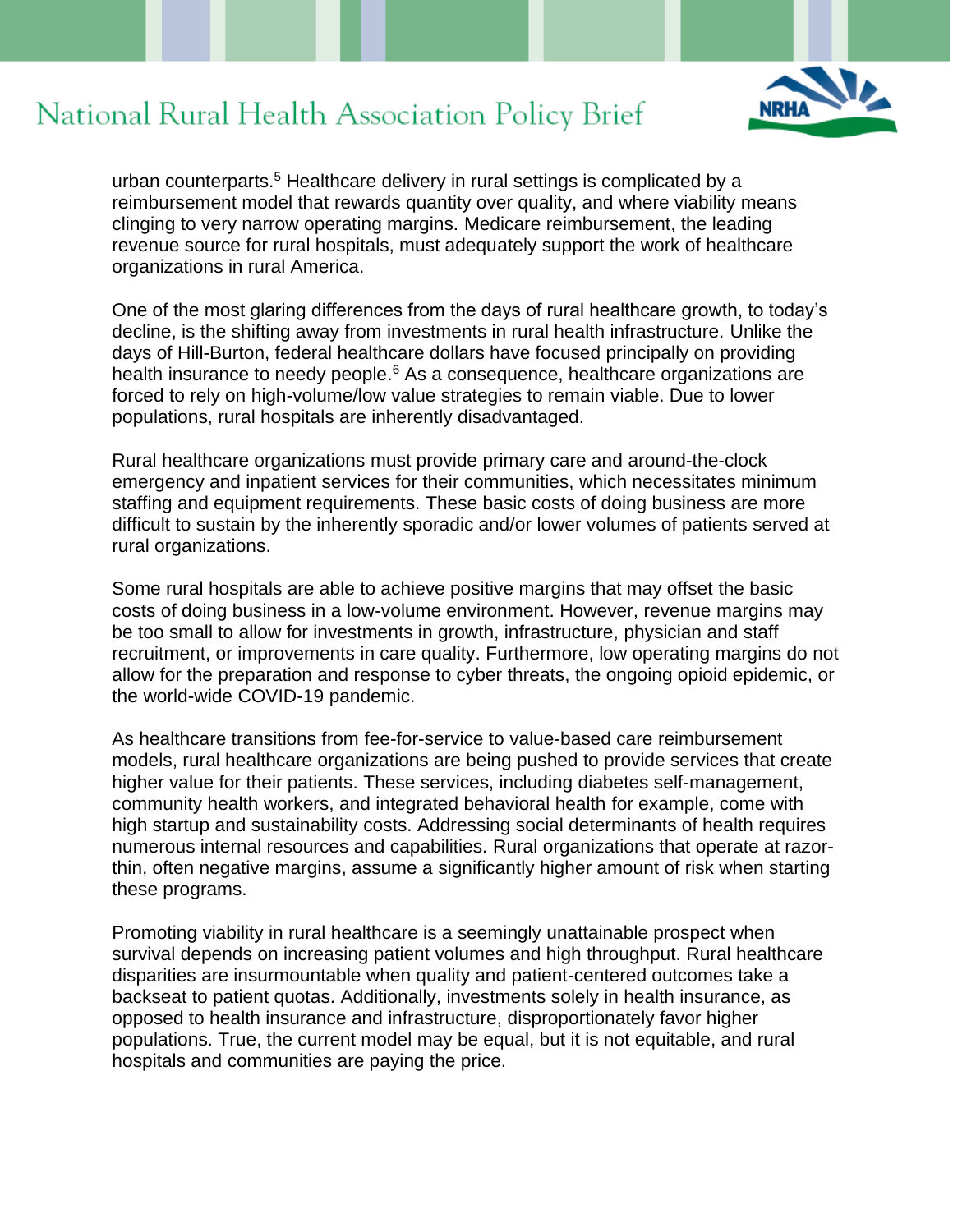

- **III. Recommendations -** Addressing the crux of Medicare reimbursement gaps
	- Ensure equitable reimbursement by Medicare for basic services provided by rural healthcare organizations. Future research should be designed to help overcome structural urbanism $6$  by setting reimbursement rates based on the cost to rural healthcare organizations of providing care in rural settings.
	- Address reimbursement models in the fee-for-service environment to accommodate for rural, low-volume facilities, but promote high value for patients.
	- Encourage and promote investments in infrastructure, the expansion of existing services, and the adoption of new programs in rural areas. An emphasis should be placed on those service lines that facilitate the transition to value-based care.
- **IV. Other Considerations -** There are many initiatives that are designed to augment rural healthcare sustainability that could be addressed in future policy briefs. These may include, but are not limited to, the following:
	- Enhance the Medicare reimbursement safety net by increasing bad debt reimbursement rates and stopping sequestration.
	- Continue/make permanent legislation that supports rural hospitals, such as the Medicare Dependent Hospital (MDH), Sole Community Hospitals (SCH), and Low-Volume Hospital (LVH) programs.
	- Assist rural healthcare organizations, state entities, and payers with education and resources that encourage the adoption and successful implementation of alternative payment models in rural areas:
		- i. Global budgets
		- ii. ACOs (Rural ACO Improvement Act (S. 2648))
		- iii. Merit-based Incentive Payment Systems
		- iv. Advanced Alternative Payment Models
	- Allow Medicare to make adjustment increases to the Physician Fee Schedule without being held to budget neutrality requirements.
	- Support rural organizations as they transition to value-based care by promoting population health initiatives such as addressing social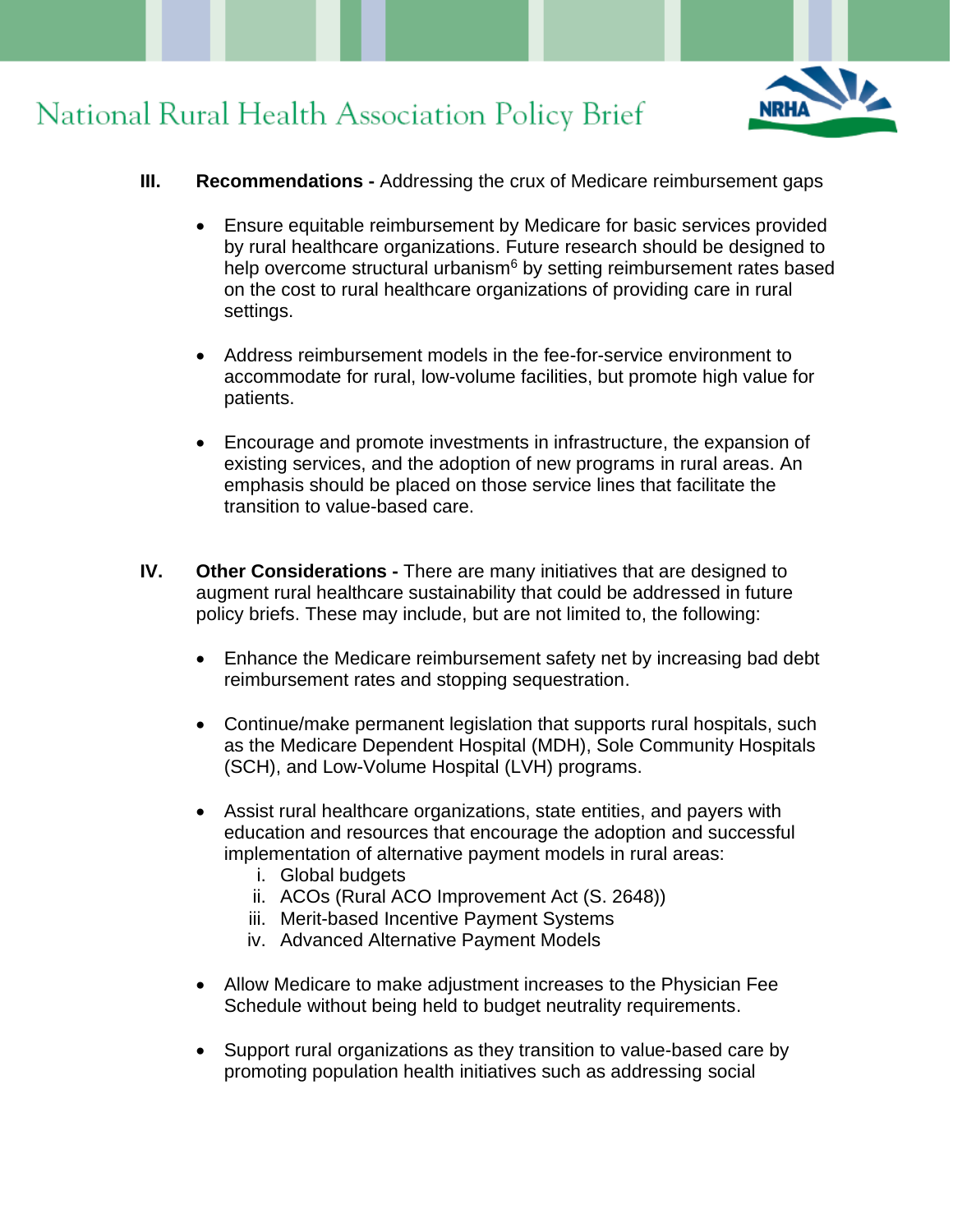



determinants of health, and implementing chronic care management and behavioral health programs.

- Continue to evaluate wage index disparities among rural hospitals.
- Continue to promote and support the adoption of telehealth programs and technologies.
- Support healthcare organizations that provide care in rural and frontier regions that have large service areas (mobile clinics, connectivity, communications, mileage, etc.)